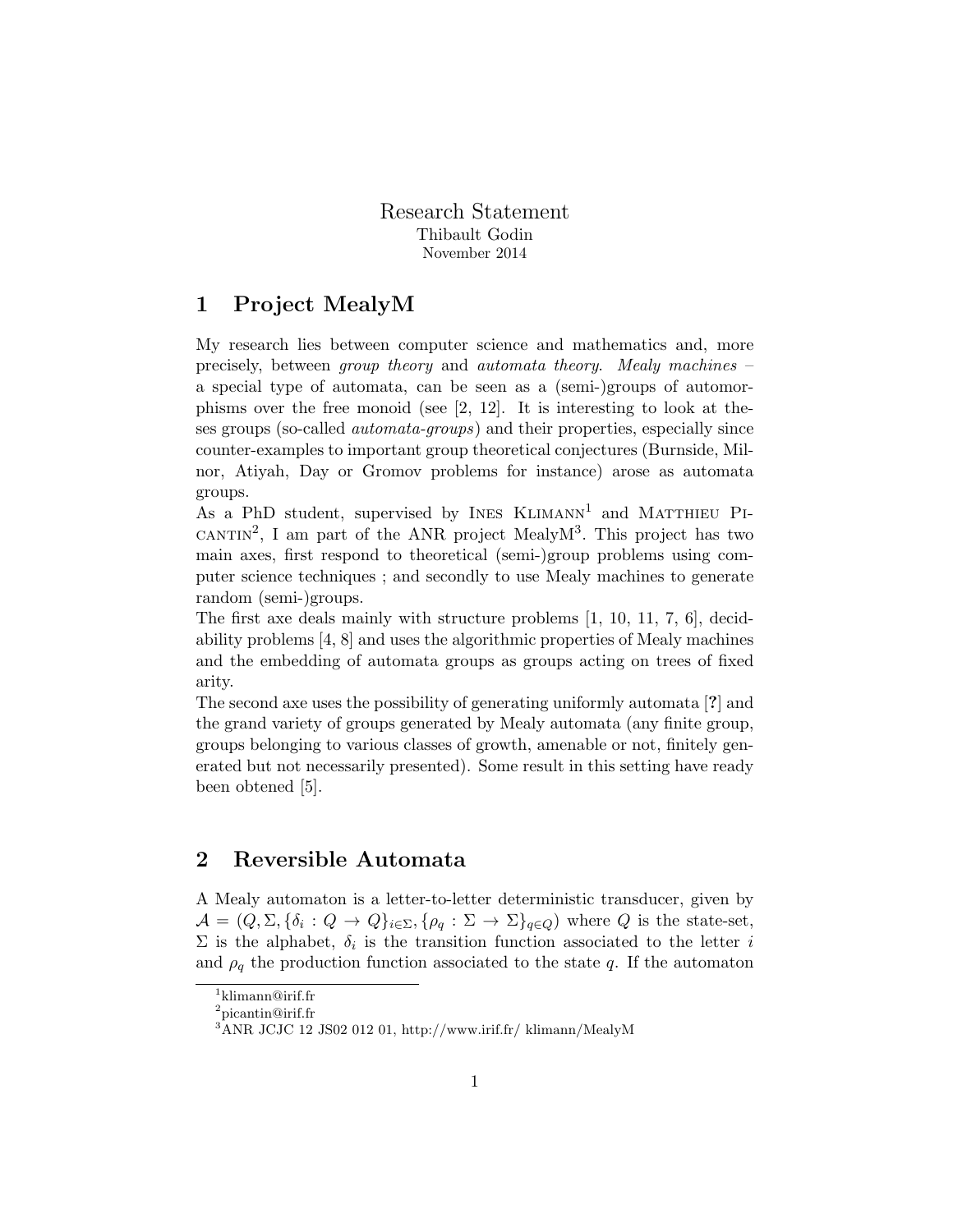reads a letter i in state q then it goes to state  $\delta_i(q)$  and produces the letter  $\rho_q(i)$ . One can extend the production function to function  $\rho_q : \Sigma^* \to \Sigma^*$ . Then the semi-group generated by A is the semi-group  $\langle \rho_q, q \in Q \rangle_+$  with the composition of function as semi-group operation. Moreover, if the production functions are permutation of the state-set – the auomaton is said to be *invertible* – then one can consider the group generated  $\langle \rho_q, q \in Q \rangle$ . On the over hand one can ask what appends when the transition function

are permutation – the automaton is said to be reversible.

Indeed any known example of infinite Burnside or intermediate growth automata group is non reversible, whereas automata generating free products are reversible.



Figure 1: A just-invertible-reversible Mealy automaton (left) and its inverse (right), both generating the lamplighter group  $\mathbb{Z}_2 \wr \mathbb{Z}$  (see [9]).



Figure 2: Grigorchuk automaton0

By looking at the tree of the connected component of a reversible Mealy automaton, which can be labelled and bring us several structural information, it as been proven that a connected 3-state invertible-reversible Mealy automata cannot generate an infinite Burnside group [10, 11]. Using the same tool and adding structure to our automata we proved that an invertible-reversible without bireversible connected component generates a torsion-free semi-group [7], which extend the previous result as it forbid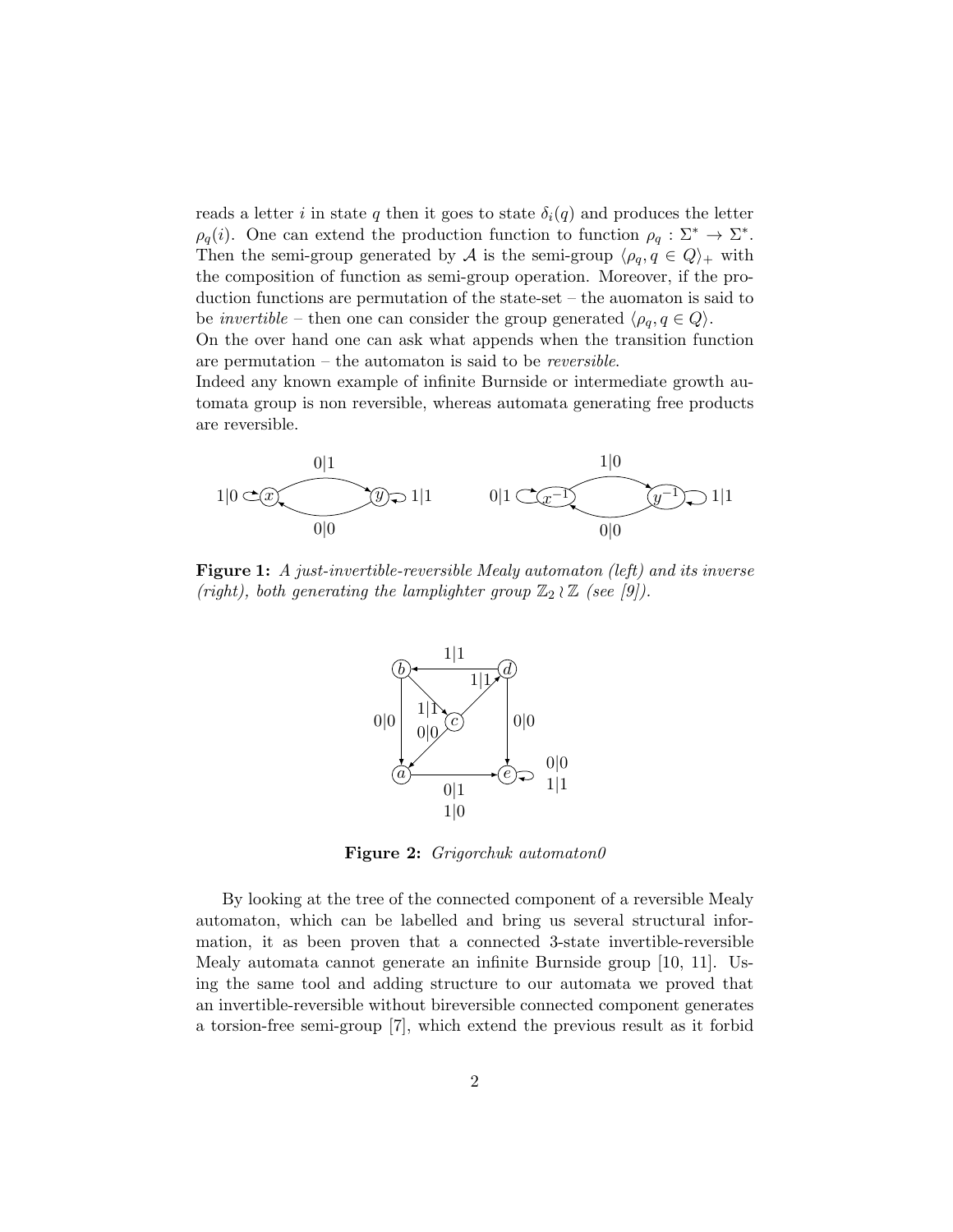the group to be infinite Burnside. The next step is now to weaken the structural hyppothesis and to find free (semi-)groups of rank greater than 2, which would also gives us properties on the growth of this groups.

## 3 Game Theory

Before my PhD, I was doing my master thesis under the supervision of Hugo Gimbert and Anca Muscholl. In this work, we settle a probabilistic framework for distributed games (namely games on Zielonka automata) and extend decidability results [3] by proving the existence of value in this games, under topological assumptions.

This work should have various applications in distributed game theory and in model checking.

## References

- [1] A. Akhavi, I. Klimann, S. Lombardy, J. Mairesse, and M. Picantin. On the finiteness problem for automaton (semi)groups. International Journal of Algebra and Computation, 22(6):1–26, 2012.
- [2] L. Bartholdi and P. V. Silva. Groups defined by automata. In J.-E. ´ Pin, editor, AutoMathA Handbook. European Mathematical Society, to appear. http://arxiv.org/abs/1012.1531.
- [3] B Genest, H Gimbert, A Muscholl, and I Walukiewicz. Asynchronous games over tree architectures. In Fedor V. Fomin, Rusins Freivalds, Marta Z. Kwiatkowska, and David Peleg, editors, Automata, Languages, and Programming - 40th International Colloquium, ICALP 2013, Riga, Latvia, July 8-12, 2013, Proceedings, Part II, volume 7966 of Lecture Notes in Computer Science, pages 275–286. Springer, 2013.
- [4] P. Gillibert. The finiteness problem for automaton semigroups is undecidable. International Journal of Algebra and Computation, 24-1(1):1– 9, 2014.
- [5] Th. Godin. An analogue to Dixon's theorem for automaton groups. In Workshop on Analytic Algorithmics and Combinatorics (ANALCO), Barcelone, Spain, January 2017. Conrado Martínez and Mark Daniel Ward.